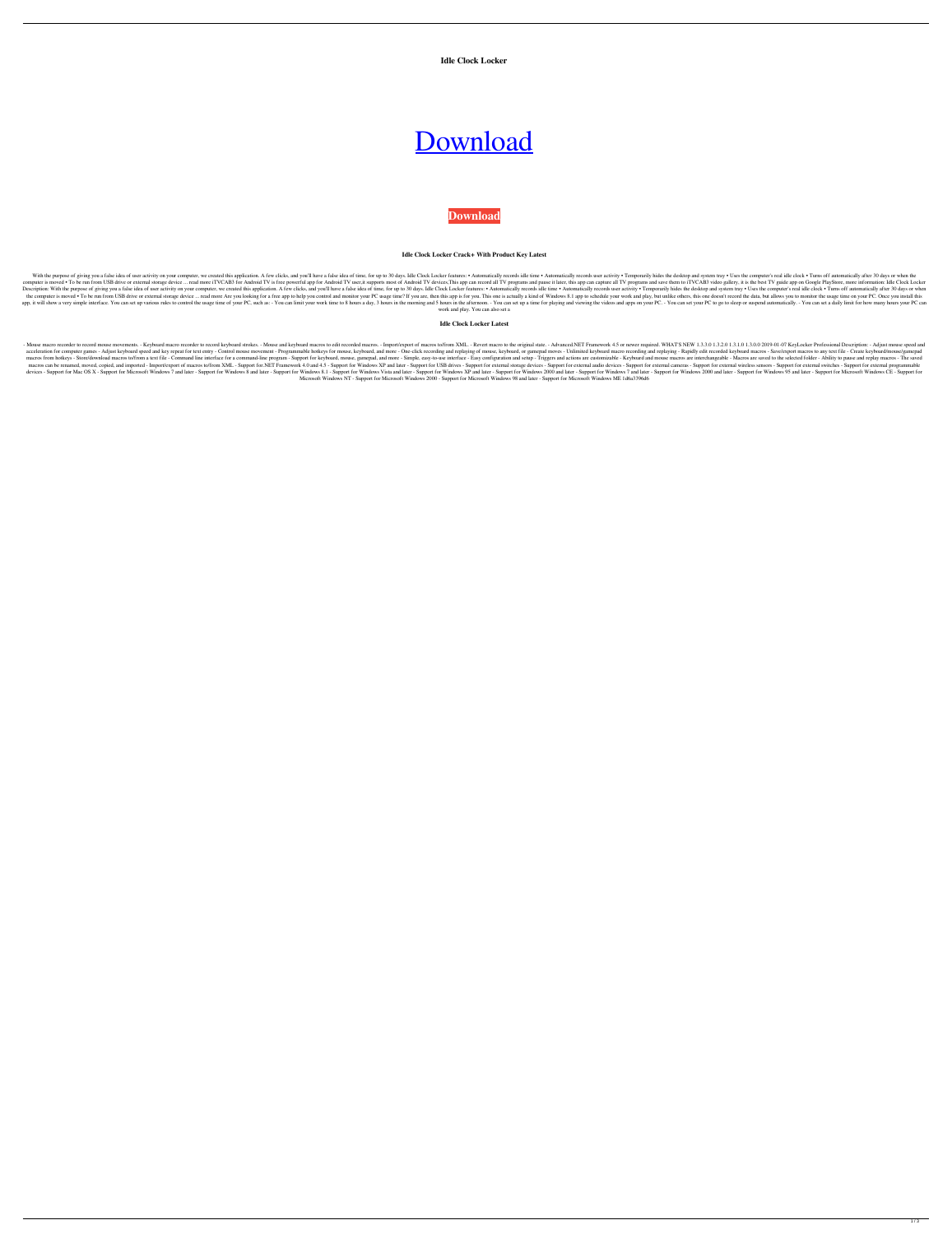## **Idle Clock Locker Crack Serial Key**

Simple, powerful and free. Idle Clock Locker is a simple tool that simulates mouse/keyboard activity on your desktop. It has a simple and clean look but has a powerful feature set. Idle Clock Locker can be used for a varie house or during a conference. It can also be used to give a person a "wake-up" call if they are trying to use your computer and are not ready for it. Idle Clock Locker can also be used for educational purposes to teach peo Flash Drive (or external storage device). It can be run on any USB port or network connected computer. Idle Clock Locker runs on any Windows 7, 8, 8.1 or 10 system. \* Idle Clock Locker simulates mouse/keyboard activity on Clock Locker can be run on any USB Flash Drive (or external storage device). \* Idle Clock Locker simulates mouse/keyboard activity on your desktop. \* Idle Clock Locker can be run on any USB port or network connected comput simulates mouse/keyboard activity on your desktop. \* Idle Clock Locker can be run on any USB port or network connected computer. \* Idle Clock Locker can be run on any USB port or network connected computer. \* Idle Clock Lo or network connected computer. \* Idle Clock Locker simulates mouse/keyboard activity on your desktop. \* Idle Clock Locker can be run on any

#### **What's New In Idle Clock Locker?**

Idle Clock Locker is a small utility that displays the amount of time users have been idle on a computer. The application uses real-time clock readings from the machine to determine the time is detected, the program displa remain idle. Idle Clock Locker is light and fast, so users can use it to gauge how long they've been idle for. Quick & Easy to Use Running on Windows 7 and 8/8.1 No installation required Supports.NET Framework 4.5 or newer determine the time since the last user activity. Once idle time is detected, the program displays a pop-up message with a timer. The user can then toggle the checkbox to restart the idle counter. In this way, the app can b Idle Clock Locker works on Windows 7 and 8.1. It is compatible with Windows XP, Vista, 8, 8.1, and 10 and it requires at least.NET Framework 4.5 or later to run. The program uses the computer's real idle clock, meaning tha Greek, Spanish, Portuguese, and Turkish. It is multilingual and can display the information in the user's selected language. About the Developer IDLE CLOCK LOCKER Like any other software, Idle Clock Locker can be developer What's New Version History Version Date Changelog 2.0 2016-03-16 (Powered by Windows Store) \* Add option for disabling auto-start on Windows 8.1 and later. \* Fix issue where the app constantly forced the system to restart